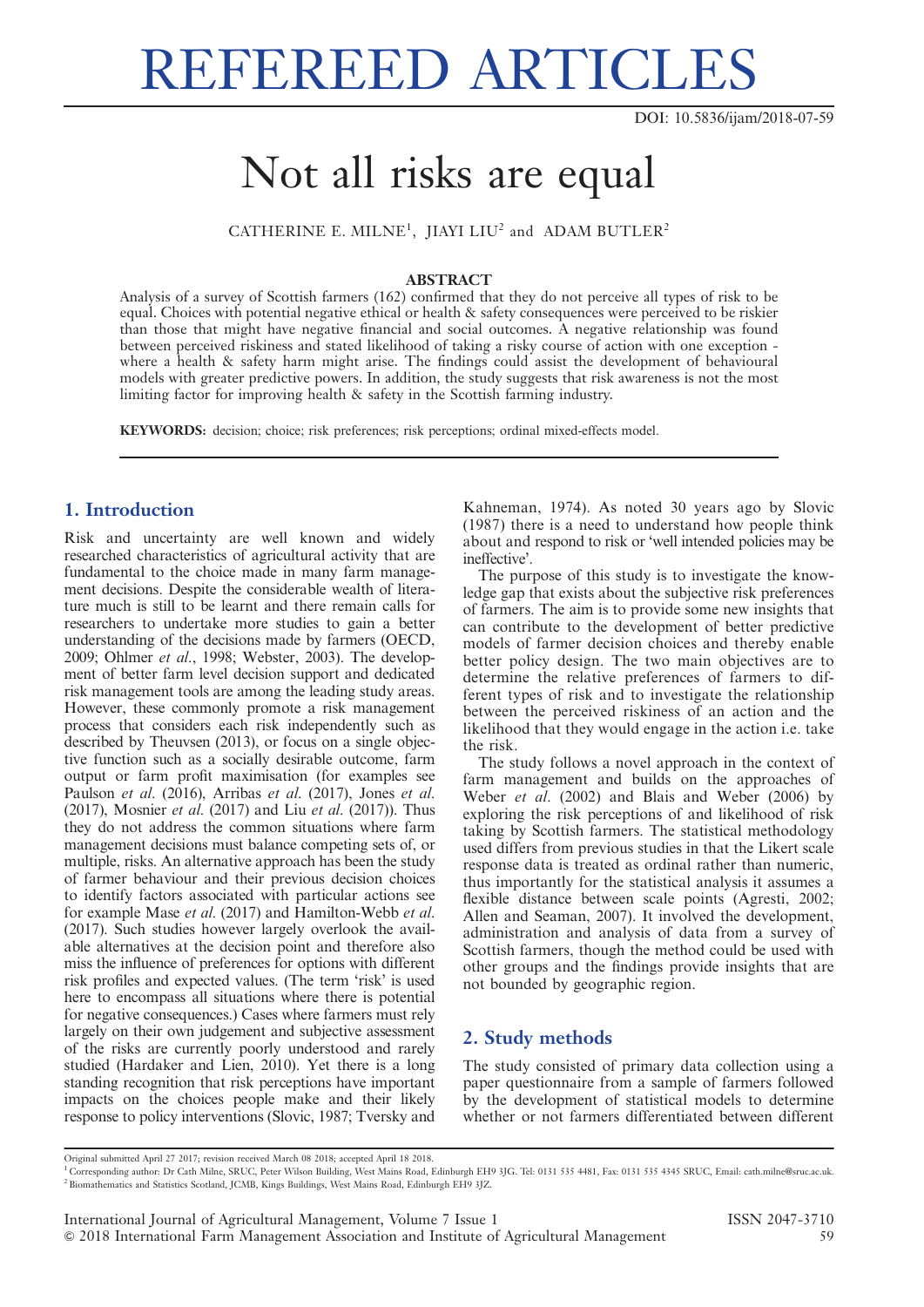types (or 'domains') of risk; their relative order; and any associations with potential explanatory variables.

#### Domains of risk and risky choices

Many different domains of risk have been identified as affecting agricultural production and farm households. Among these are the five defined by Weber et al.'s (2002) in their study of the general population: financial; health & safety; ethical; recreational; and social. In the business context there are also 'production' risks to be considered and for this study this gave a total of six risk domains to be explored (see Table 1). The study of farmer risk preferences by Hansson and Lagerkvist (2012) also builds on the work of Weber et al. (2002) explores four risk domains (financial, production, environmental and social), thus this study considers a wider range of the risk types known to affect agricultural activity. For each risk domain an extensive set of risky choices that farmers could encounter were identified then refined by testing their relevance to a wide range of farming situations and likely level of choice farmers were likely have. Thus for examples decisions about actions required by law even if risky were excluded from the study. The final 69 risky choices are given in Appendix 1. As some have the potential for multiple negative consequences they could be allocated to more than one risk domain and arguably have not been allocated to the correct risk domain. Completely avoiding misallocation of questions to domains is difficult, given the nature of decision making by humans (Weber et al., 2002). Mis-allocation of questions to domains is likely to reduce the strength of separation between domains, and therefore to reduce the statistical power to detect differences between domains (and so will reduce power to confirm the existence of distinct domains). It is therefore reasonable to assume that any significant differences between domains that are detected by the analysis are likely to be genuine.

The two questions posed to study participants with respect to these risky choices were:

- How risky do you consider the following, given your current situation and assuming they are possible?
- How likely are you to do any of the following, assuming they are possible?

Question one directly investigates respondent's subjective perceptions of the risk and the second their behaviour given the risk, both give an indication of attitudes to each risk. The strength of a respondent's view is captured using rating (Likert) scales, five point scales were used in this study:  $1=$ not at all risky to  $5=$ very risky and 1=very unlikely to 5=very likely respectively. In this study we therefore ask respondents directly about their perceptions of risk whereas the questions posed by Hansson & Lagerkvist (2012) are directed to the importance of an action that might reduce or increase the level of risk.

#### Questionnaire design and survey administration

The questionnaire was developed in three sections: The first section asked about the respondent's background, including factors relevant to risk preferences (Burton, 2006; Edwards-Jones, 2006; Rehman et al., 2008; The Royal Society, 1992; Wilson, 2011; Wilson et al., 2013). These included farm type; farm size; land tenure; age; education; income dependency on the farm business; capital security of the farm business and attitudes to the importance of farming to societal goals such as environmental care and food security. The second and third sections respectively posed the two questions about perceived risk and likelihood of engaging in a risky action. Questions in these sections were separately randomised and the risk domains were not explicitly referred to at any point in the questionnaire, which was piloted with three farmers prior to final release.

#### Data collection

A convenience sampling method was selected due to the size of the questionnaire and sensitivity of some of the questions. Trusted brokers from SAC Consultancy (16 regional offices) distributed questionnaires according to the following framework: any farmer who they direct contact with during the following 2-3 weeks should be invited to participate in the study – no farm or farmer attributes should be used in the recruitment process. All questionnaires were in paper format and completed anonymously.

| <b>Domain</b>   | Number of<br>risky choice questions | <b>Examples of risky choice questions</b>                                                                                                                                                                |
|-----------------|-------------------------------------|----------------------------------------------------------------------------------------------------------------------------------------------------------------------------------------------------------|
| Financial       | 18                                  | Borrowing a large sum of money to invest in an existing enterprise.<br>Buying land to increase scale if it was available.<br>Selecting to receive subsidy payments in Euros.                             |
| Production      | 12                                  | Not adjusting crop protection plans in response to weather conditions.<br>Changing your production method significantly.                                                                                 |
| Health & safety | 11                                  | Undertaking potentially dangerous farm activities without someone knowing<br>where you are.<br>Entering a pen with a bull or recently calved cow without a stick or taking other<br>protective measures. |
| Ethical         | 12                                  | Knowingly undertake an action that could damage a valuable/protected habitat.<br>Not always notify households neighbouring your fields when you are going to<br>spray crops.                             |
| Recreational    | 4                                   | Pilot your own small plane, if you could.<br>Try out bungee jumping at least once.                                                                                                                       |
| Social          | 12                                  | Disagree with your family peers about how the farm is run.<br>Lend a friend/neighbour valuable equipment.                                                                                                |

ISSN 2047-3710 International Journal of Agricultural Management, Volume 7 Issue 1 60 & 2018 International Farm Management Association and Institute of Agricultural Management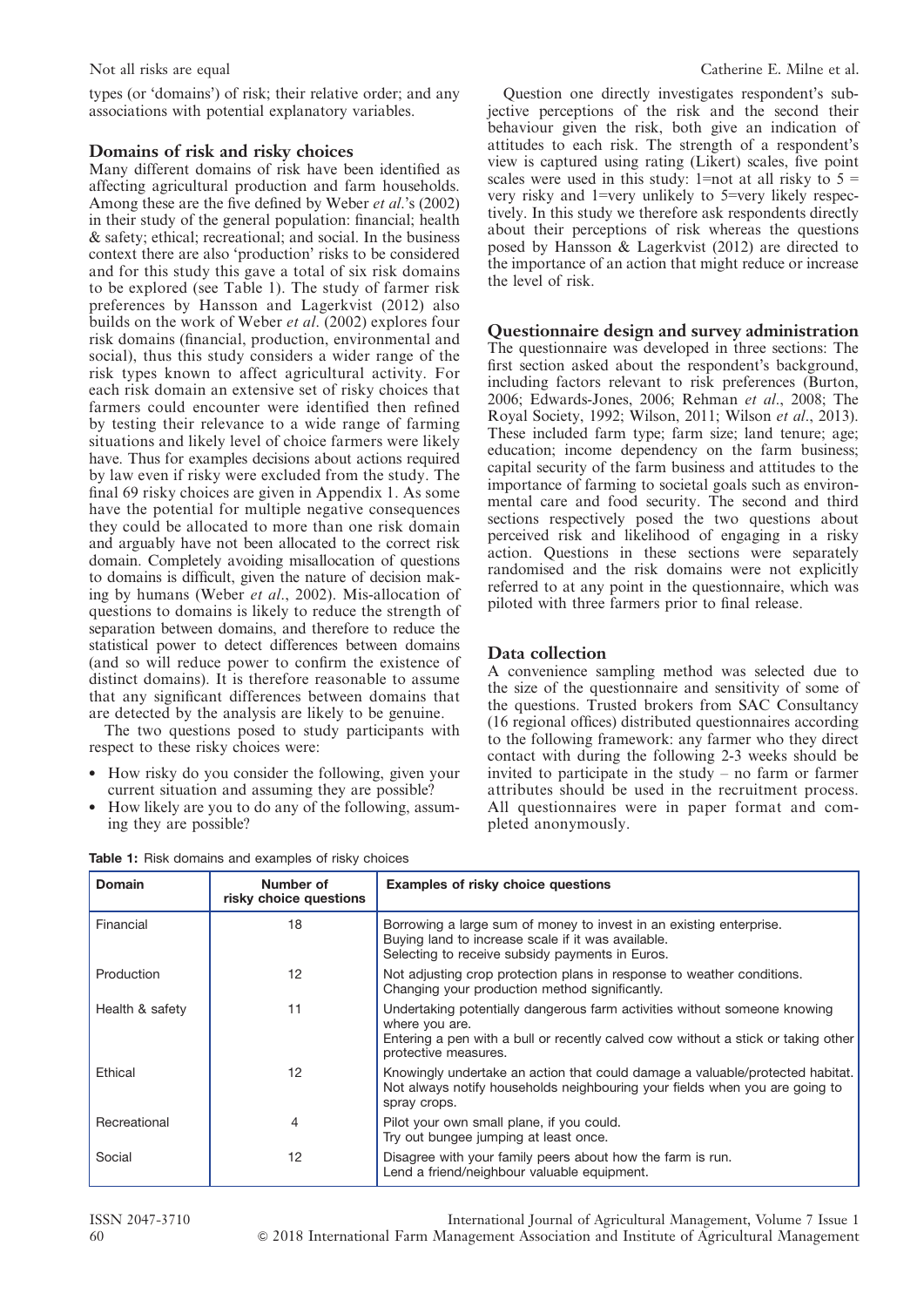#### Model development

The statistical methodology used in this paper is closely related to Weber *et al.*  $(2002)$  and Blais and Weber (2006), but differs in one crucial respect: we treat the two risk related response variables (five-point Likert scale) as ordinal categorical data, rather than as continuous data. This is an important difference, because it means that in this paper we make no assumption that the gaps between points on the Likert scale are equal. The scores allocated to categories of the Likert scale provide a ranking but the values themselves (1, 2, 3, 4 and 5) are labels rather than measured values and so are essentially arbitrary, as there is no reason to believe that the gaps between consecutive scores will necessarily be equal on an absolute scale. The treatment of the response variables as ordinal, rather than numeric, therefore improves the defensibility of the methodological approach.

To establish whether or not farmers differentiated between different risk domains with respect to both their risk perceptions and likelihood of engaging in a risky choice an ordinal mixed-effects model was developed. This model also provided estimated values on the relative perceived riskiness of each domain and how likely respondents were to engage in those activities. Finally the model was developed further to test for associations with contextual factors (farm or farmer background characteristics). All statistical models were implemented by using the clmm function in the R 'ordinal' package, which fits mixed-effects models with one or more random effects for ordinal data. The test of the overall domain effect and other explanatory variables were carried out by the likelihood ratio test, and paired Wald tests were then use to further test for differences between specific pairs of domains.

To make interpretation of the result from the models easier a data transformation was applied prior to analysis. This involved reversing the direction of the five-point Likert scale relating to the likelihood that respondents would take a risky choice, thus a score of 1 equated to 'very likely' and a score of 5 represented 'very unlikely' and represent the likelihood of respondents not taking a risky choice. Thus the signs of the coefficients (see below) from the models would be aligned. (During the piloting phase of the survey it was established that the scale direction used in the analysis was difficult for respondents and therefore inappropriate.)

Ordinal mixed-effects models were estimated, with unstructured thresholds, using the clmm function in the Ordinal package for R (Christensen, 2015). This type of model is an extension of linear models, such as ANOVA (Agresti, 2002; McCullagh, 1980; Tutz and Hennevogl, 1996) and it has two key characteristics:

1. Response variables are treated as being an ordinal, rather than a numeric, variable. This is done by assuming that the values of the ordinal variable  $\dot{y}$ represent intervals on a latent continuous variable z (which can be thought of as representing the underlying variable that the Likert scale is trying to quantify), and assuming that this latent variable z - rather than the observed score  $y$  - that is related to the explanatory variable. The values of  $\nu$  can be computed

deterministically from the values of z through the equation

$$
y=I(z<\alpha_2)+2 I(\alpha_2 < z < \alpha_3)+3 I(\alpha_3 < z < \alpha_4)+
$$
  
4 I(\alpha\_4 < z < \alpha\_5)+5 I(z > \alpha\_5), (1)

where  $I(x)$  is the indicator function (so that  $I(x) = 1$ ) if x is true, and  $I(x) = 0$  otherwise). The unknown cut-points  $\alpha_2$ ,  $\alpha_3$ ,  $\alpha_4$  and  $\alpha_5$  are estimated as part of the model fitting algorithm.

2. Random effects as well as explanatory variables (or ''fixed effects'') are included in the model to capture unexplained sources of variation within the model, including that which could arise from a lack of variable independence.

Thus the final form of the model was

$$
Z_{ij} = \beta_{D(i)} + U_i + V_j + W_{jD(i)} + \epsilon_{ij},\tag{2}
$$

where  $z_{ij}$  denotes the response to question *i* by farmer *j* and  $\beta_{D(i)}$  denotes the domain effect (fixed-effect) associated with question i. Three random effects are included here to deal with the multilevel structure in the design of this study. 1)  $U_i$  is the question-specific random effect; 2)  $V_i$  is the farmer-specific random effect; 3)  $W_{iD(i)}$  is the random effect capturing the interaction between domain and farmer. Finally,  $\epsilon_{ii}$  is the unexplained random error associated with question  $i$  and farmer  $j$ . All these three random effects and the random error are assumed to be normally distributed with a mean of zero and an unknown variance (estimated from the data as part of the model fitting).

To confirm whether farmers do (or do not) differentiate between the risk domains the model was run twice, first for 'risk perception' and second for 'the likelihood of not taking a risky choice'. A likelihood ratio test, using a single  $p$ -value (Equation 2) then determines whether the model that allows for differences between risk domains is better supported by the data than the simpler 'base' model which does not (and hence assumes all risk domains are equivalent). If a statistically significant association is found, it is then meaningful to further test for differences (paired Wald test) between pairs of risk domains and establish their relative ordering. This is achieved by comparing the  $\beta_{D(i)}$  coefficients of a 'base' and a 'comparator', testing whether  $\beta_{\text{comparator}}$ -  $\beta_{\text{base}}$  is significantly different from zero, and, if so, the magnitude and sign of this difference. A positive coefficient indicates that scores for the comparator group are higher than those for the base group; a negative value indicates that scores for the comparator group are lower than those for the base group.

Contextual factors such as age, education, farm size as well as general attitudes may provide some explanation of either risk perception or the likelihood of not taking risks. To test for any associations the model was developed by replacing the domain variable by each of the contextual factors in sequence and including domain as a random effect. The model was run for associations with both risk perception and the likelihood of not taking a risk. As respondents' opinions about the importance of agriculture to societal goals were ordinal in nature (on a 5-point Likert scale: score 1-not at all important to score 5-very important) it would be possible to treat these contextual factors as either continuous or categorical.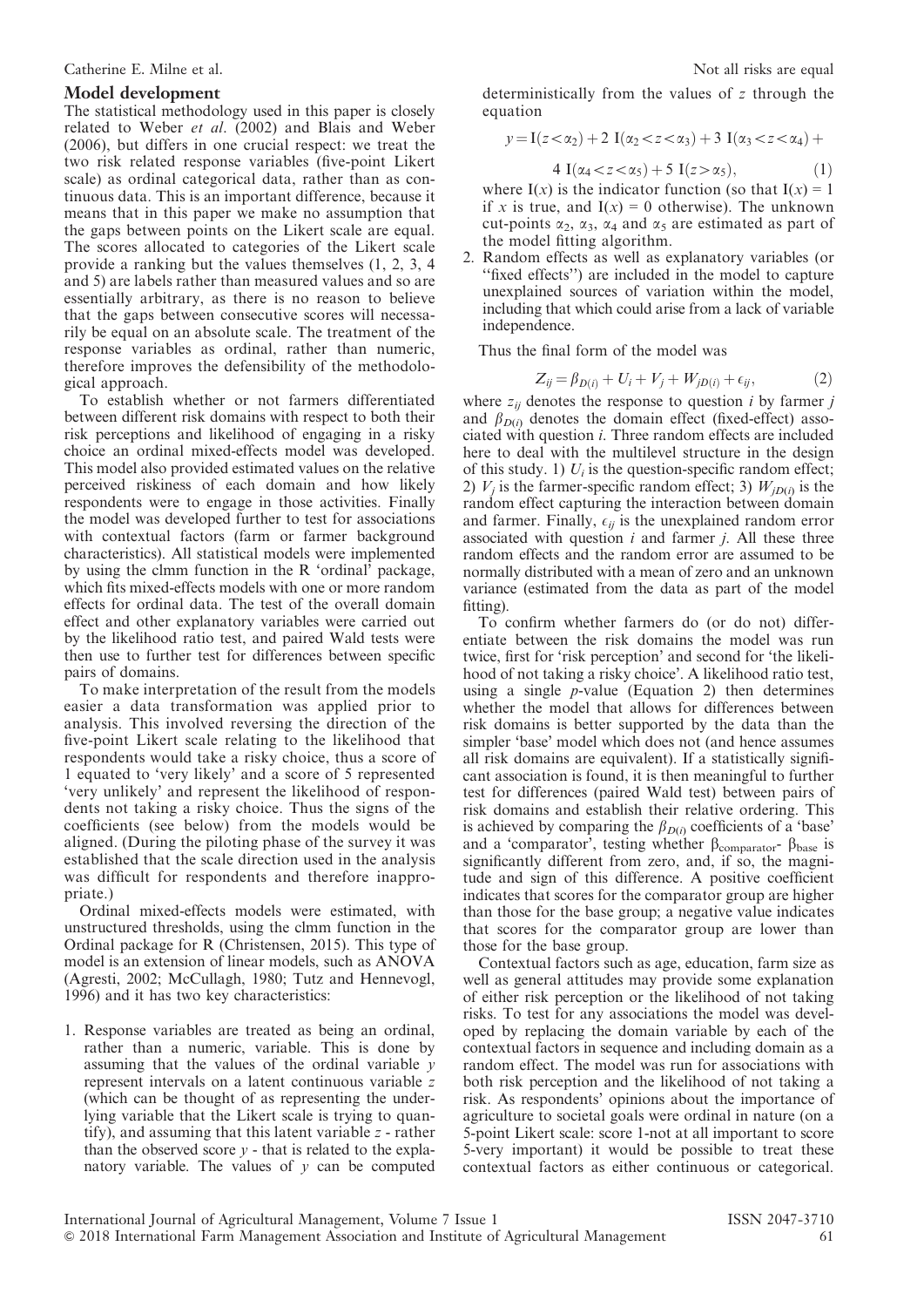Both were tested and models which treat them as continuous were found to have a better empirical goodness of fit - as determined by the Akaike Information Criterion (AIC; (Akaike, 1973)) and the Bayesian Information Criterion (BIC; (Schwarz, 1978)) - and we therefore treated these variables as continuous within all analyses.

The coefficients (estimated mean score difference) generated by these models are interpreted in the same way as other regression analysis: a positive coefficient indicates a positive relationship between the two variables and a negative coefficient indicates that as one increases the other decreases.

#### 3. Results

A total of 162 completed questionnaires were returned from across Scotland of which three were excluded from the analysis due to large amounts of missing data.

#### Descriptive statistics

The respondents (159), while not a statistically representative sample of Scottish farms, encompassed a wide range of situations as shown from the descriptive summary below.

- Farm type: Upland livestock (36%) farms were the commonest type and hill farms the least common (11%). Dairy, lowground livestock and predominantly arable farms each represented approximately 15% of the sample.
- Farm size: the majority  $(62%)$  of farms had 81-120 hectares, 4% (6 farms) were less than 40ha, and 12% had 41-80ha.
- Land tenure: almost half (47%) of participants owned all the land they farmed, about one quarter (25%) owned 50 -100% of the land, 11% of them owned 1-50% and 17% seasonally rented or were tenants on all the land farmed.
- Age: 72% of participants were over 40 (52% aged between 41-60 and 20% were over 61). Six respondents (4%) were under the age of 25 and the remaining 24% were aged 25-40.
- Qualifications: Overall just over half (51%) of the total sample had post-school qualifications in agricultural related subject. 40% had either school or

college (e.g.) qualifications, 12% had gained a university undergraduate qualification, and a further 7% had a post-graduate award.

- Income dependency on the farm business: around half (51%) of respondents were entirely dependent on the farm business for family income. Most of the remainder  $(43\%)$  were partly dependent, and nine  $(6\%)$  of respondents did not draw any income from the farm business.
- Capital security of the farm business: 30% of respondents were in a very secure capital position (they held savings in the bank or equivalent) and a similar proportion were in a secure capital position (little/no savings but has no long term borrowings). One quarter had a small amount of long term borrowed capital and about 13% had a large amount of long term borrowed capital (i.e. were capitally insecure).
- The importance of farming to societal goals: over 80% of the study sample felt that farming had an 'important' or 'very important' role to play with respect to all the societal goals investigated bar one. For this, 'Providing the public with space for recreation', only 23% of respondents felt it was important.

#### Model results

#### Confirmation of presence of domains

Likelihood ratio tests comparing a model that allows for differences between risk domains against one that does not confirmed that study participants did not perceive all domains of risks as equal ( $p < 0.01$ ) (perceived riskiness) and their likelihood of not engaging in risky activities varied with domain ( $p < 0.01$ ).

#### Relative ordering of domains

Following this confirmation pairwise comparisons of risk domains tests are appropriate and the results are shown in Table 2. For ease of interpretation the estimates of the mean score differences are sorted in ascending order by their perceived riskiness within each domain. Significant differences between a number of the domains are found. Specifically, ethical risks were perceived to be a significantly greater risk than production-related risks (coef 1.51, and p-value  $<$  0.01), financial risks (coef = 2.08,

Table 2: Risk domain coefficients (estimated mean scores difference) and standard errors

| <b>Base domain</b> | <b>Comparator domain</b> | <b>Perceived risk</b><br><b>Coefficient (SE)</b> | Stated likelihood of not taking a<br>risky choice. Coefficient (SE) |
|--------------------|--------------------------|--------------------------------------------------|---------------------------------------------------------------------|
| Financial          | Social                   | $-0.10(0.51)$                                    | 0.81(0.50)                                                          |
|                    | Production               | 0.57(0.51)                                       | 0.74(0.50)                                                          |
|                    | Recreation               | $1.71$ (0.74)                                    | $2.42*(0.73)$                                                       |
|                    | Ethical                  | $2.08**$ (0.51)                                  | $2.68**$ (0.50)                                                     |
|                    | Health & Safety          | $2.14**$ (0.52)                                  | $1.25*(0.51)$                                                       |
| Social             | Production               | 0.67(0.55)                                       | $-0.07(0.55)$                                                       |
|                    | Recreation               | $1.81$ $(0.77)$                                  | $1.61*(0.76)$                                                       |
|                    | Ethical                  | $2.18**$ (0.55)                                  | $1.86**$ (0.55)                                                     |
|                    | Health & Safety          | $2.24**$ (0.56)                                  | 0.44(0.56)                                                          |
| Production         | Recreation               | 1.14(0.77)                                       | $1.69*(0.76)$                                                       |
|                    | Ethical                  | $1.51**$ (0.55)                                  | $1.94**$ (0.55)                                                     |
|                    | Health & Safety          | $1.56**$ (0.56)                                  | 0.51(0.56)                                                          |
| Recreation         | Ethical                  | 0.37(0.77)                                       | 0.25(0.76)                                                          |
|                    | Health & Safety          | 0.43(0.78)                                       | $-1.17(0.77)$                                                       |
| Health & Safety    | Ethical                  | $-0.06(0.56)$                                    | $1.42*(0.56)$                                                       |

\*Significant at 0.05; \*\*significant at 0.01 level.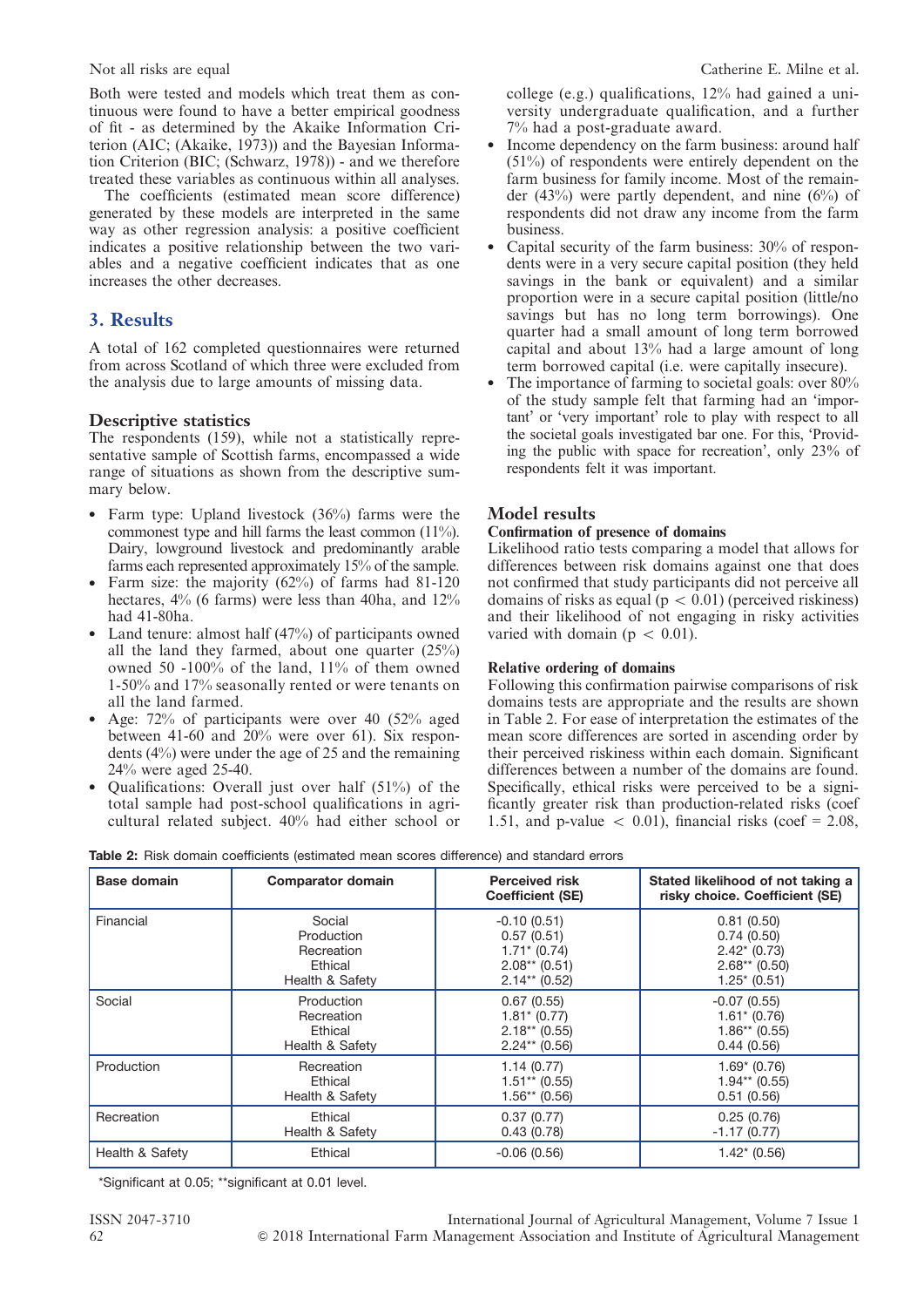#### Catherine E. Milne et al.  $\blacksquare$  Not all risks are equal

and p-value  $< 0.01$ ) and social risks (coef = 2.18, and p-value  $\langle 0.01 \rangle$ . Health & safety risks were similarly perceived to be a greater risk than production risks (1.56, and p-value =  $0.01$ ), financial (coef = 2.14, and p-value  $\lt$ 0.01) and social risks (coef = 2.24, and p-value  $<$  0.01).

Overall, the perceived 'riskiness' of actions with potential negative ethical, health & safety, and recreational consequences were similar, as coefficients estimated by the model are small and non-significant (see table 2 the final three rows). Similarly, the perceived 'riskiness' of the production, financial and social domains are on a par. Thus the model indicates that perceptions of the risk domains form two clusters.

With regards to the stated likelihood of not following a risky course of action, the model found differences between domains broadly similar to those for perceived riskiness (above). Respondents indicated that they were significantly more likely to avoid ethical risks than those associated with financial (coef =  $2.68$ , and p-value < 0.01), social risks (coef = 1.86, and p-value  $\lt$  0.01), or production (coef = 1.94, and p-value  $< 0.01$ ). The stated likelihood of not taking a risky choice for decisions within the ethical and recreational domains were similar, with only a small and non-significant estimate for the differences between these domains  $(0.25, \text{ and } p\text{-value} >$ 0.05). One interesting result is that respondents indicated that they were significantly more likely to avoid ethical risks than to avoid those associated with health and safety (coef = 1.42, and p-value =  $0.01$ ), even though the perceived levels of risk for these two domains were very similar. The results from Table 2 are illustrated in Figure 1.

To investigate potential relationships between risk perceptions and the likelihood of not taking a risky choice the model estimates can be compared graphically. The Financial domain was selected as the reference domain for this comparison, which can be seen in figure 1. On the x axis are the two response variables – perceived riskiness and likelihood of not taking a risky choice. The y axis represents the estimated mean score coefficients

for each domain as given in Table 2 (first five rows). The positive slopes indicate domains where risk aversion is relatively high, and negative slopes indicate domains where risk aversion is relatively low. (As separate models were constructed for risk perception and risk not taking, the significance of the slopes of the lines shown in Figure 1 have not been formally tested, so these results should be interpreted cautiously.) As can be seen from the drawn relationships the highest levels of risk aversion are for the social, recreational and ethical domains, and the lowest levels of risk aversion are for the health and safety domain. The level of risk aversion appears to be substantially lower for health and safety than for any other domain, suggesting three difference types of domain are present:

- 1. domains with low risk perception and a low likelihood of risk avoidance (production, social, financial)
- 2. domains with high risk perception and a high likelihood of risk avoidance (ethical, recreational)
- 3. domains with high risk perception but a low likelihood of risk avoidance (health & safety).

#### Contextual effects

Although none of the farm and farmer context variables were found to have a significant relationship with risk perceptions two farmer related variables (age and agriculture-related education) were found to have an association with the likelihood of not taking a risk choice (see Table 3). On further examination (see Table 4) respondents over 40 years of age were found to be significantly less likely to take risks than those in younger age categories (p-values  $\langle 0.05 \rangle$  and respondents with agriculturally related qualifications were more willing to take a risky choice than respondents with other educational backgrounds (coef =  $0.55$  and p-value = 0.01).

A significant positive relationship was found between risk perceptions and the importance of farming to all six societal goals (Table 5). In addition, for three of the societal goals a positive relationship was found with



Figure 1: Model estimated mean scores by domains relative to the financial domain (as given in the first five rows of Table 2)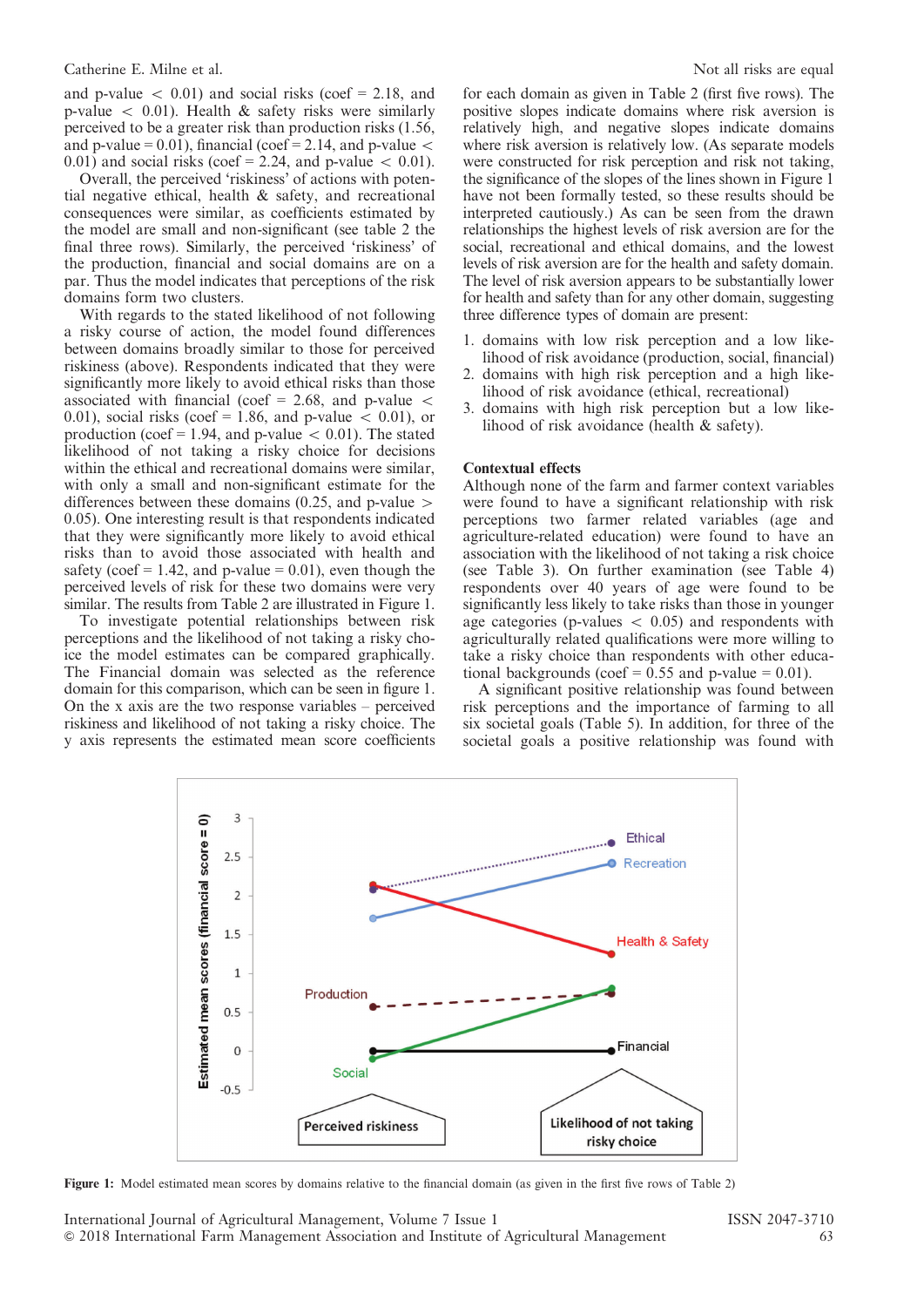#### Table 3: Categorical farm-related variables significance using likelihood ratio tests

| Variable                                                                                                                             | <b>Number of categories</b> | <b>Risk perception</b><br>(p-value)  | Stated likelihood of not taking<br>a risky choice (p-value) |
|--------------------------------------------------------------------------------------------------------------------------------------|-----------------------------|--------------------------------------|-------------------------------------------------------------|
| <b>Farm business related factors</b>                                                                                                 |                             |                                      |                                                             |
| Farm type<br>Farm size<br>Proportion of farmed land owned<br>Income dependency on farm business<br>Capital security of farm business | 5                           | 0.08<br>0.26<br>0.89<br>0.81<br>0.18 | 0.35<br>0.48<br>0.35<br>0.76<br>0.15                        |
| Farm household related factors                                                                                                       |                             |                                      |                                                             |
| Age<br><b>Education level</b><br>Agriculture-related education                                                                       |                             | 0.13<br>0.52<br>0.07                 | $0.01**$<br>0.58<br>$0.01***$                               |

\*Significant at 0.05; \*\*significant at 0.01 level.

| <b>Table 4:</b> Details of significant farm household relationships |  |
|---------------------------------------------------------------------|--|
|---------------------------------------------------------------------|--|

|                                               | Stated likelihood of not taking a risky choice |                                 |                                               |
|-----------------------------------------------|------------------------------------------------|---------------------------------|-----------------------------------------------|
|                                               | Base group                                     | Comparator group                | <b>Coefficient (SE)</b>                       |
| Age group                                     | ${<}25$                                        | 26 to 40<br>41 to 60<br>61 over | 0.36(0.43)<br>$0.82*$ (0.42)<br>$1.10*(0.44)$ |
|                                               | $26 - 40$                                      | 41 to 60<br>61 over             | $0.46*(0.19)$<br>$0.73**$ (0.24)              |
| Qualification in agriculture related subjects | $41 - 60$<br>Yes                               | 61 over<br>No.                  | 0.27(0.21)<br>$0.55**$ (0.19)                 |

\*Significant at 0.05; \*\*at 0.01 significant level.

Table 5: Effect on opinions about the role of farming

| How important is farming to:<br>$(1=$ not at all important; $5=$ very important)                                                                                                                                      | <b>Risk perception</b>                                                                                      | Stated likelihood of not<br>taking a risky choice                                               |
|-----------------------------------------------------------------------------------------------------------------------------------------------------------------------------------------------------------------------|-------------------------------------------------------------------------------------------------------------|-------------------------------------------------------------------------------------------------|
|                                                                                                                                                                                                                       | Coef. (SE)                                                                                                  | Coef. (SE)                                                                                      |
| Looking after the environment<br>Keeping a rural community alive<br>Maintaining the local landscape<br>Food security<br>Maintaining the land for future generations<br>Providing the public with space for recreation | $0.47**$ (0.09)<br>$0.26**$ (0.08)<br>$0.51***$ (0.09)<br>$0.30**$ (0.10)<br>$0.26*(0.11)$<br>$0.14*(0.07)$ | $0.42**$ (0.09)<br>$0.26**$ (0.08)<br>$0.47**$ (0.10)<br>0.10(0.11)<br>0.08(0.11)<br>0.09(0.07) |

\*Significant at 0.05; \*\*at 0.01 significant level.

the stated likelihood of not taking risky choices. Thus the more important respondents felt farming was to the achievement of societal goals the higher their perceived riskiness scores and lower their stated likelihood of taking risky choices.

## 4. Discussion and conclusions

This study confirms what is a commonly accepted but largely disregarded assumption in models of farmer decision choice - that not all risks are equal. While a larger and stratified sample would provide greater confidence that the results of the statistical analyses are robust, particularly the relative ordering, the background information on respondents indicates that they are not an atypical sample. The strength of difference between the domains may be greater than that detected here, since the effect may have been reduced as a consequence of the inclusion of risky choices that were not exclusive to a single risk domain.

Decision choices with an ethical component were perceived to be particularly risky and participants were more averse to taking these as compared to other risks. Many of the ethical decision choices investigated were subject to regulations, with the potential for prosecution and fines if an unacceptable outcome arose. Damage to a site of special scientific interest (SSI) or a scheduled ancient monuments for instance can incur fines of up to  $£40,000$  or  $£50,000$  respectively in Scotland (Scottish Parliament, 2011, 2004). It was not possible in this study to distinguishing the extent to which legislation or true ethical values drove respondents' views, but the relatively high level of risk aversion to taking these risks should be reassuring to interested parties whether government, Non-Governmental Organisation or individual member of society.

The financial risk domain was perceived to be one of the least risky and contained choices that participants were least likely to avoid. This finding is consistent with previous studies flowing from the sentinel work of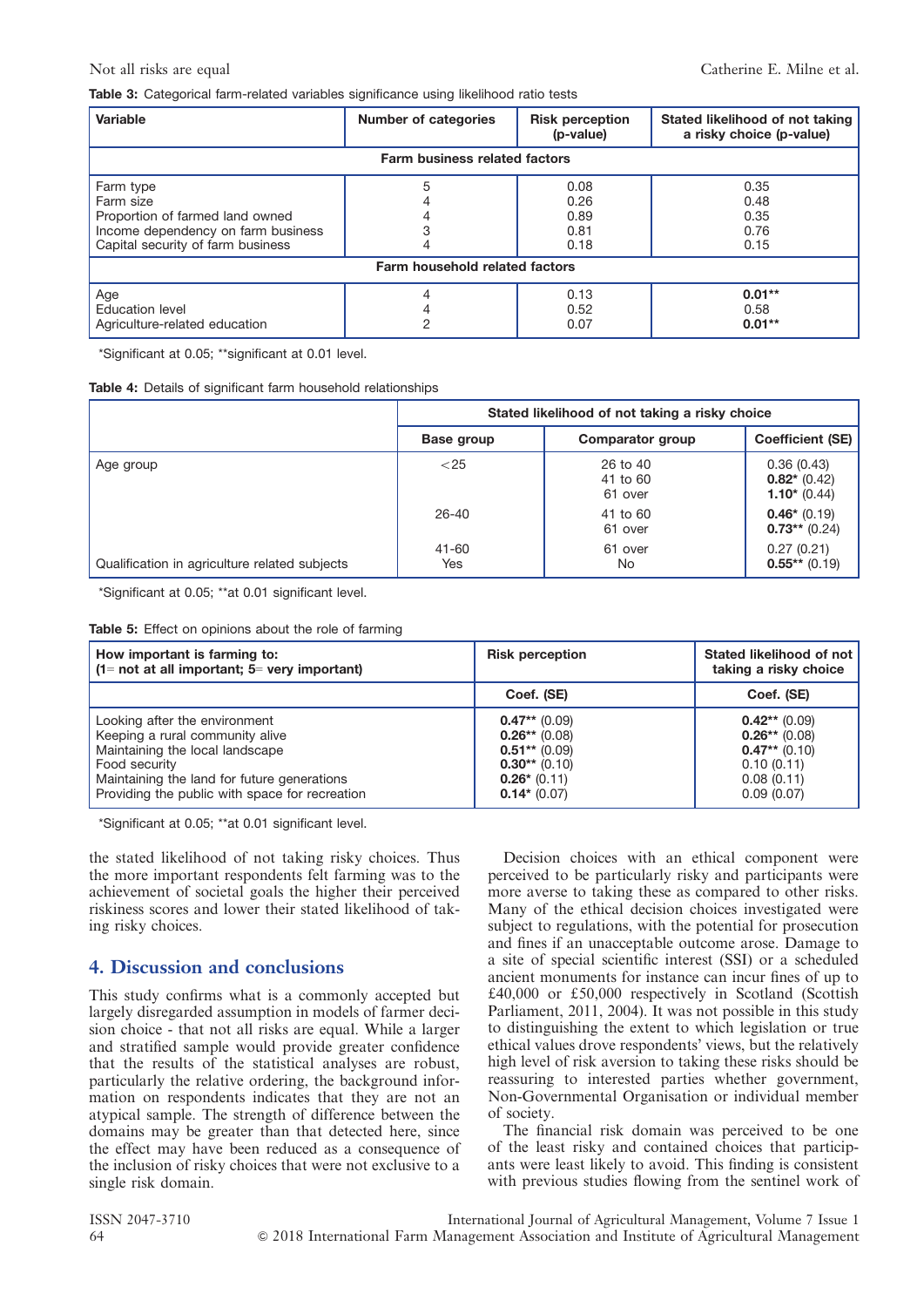#### Catherine E. Milne et al.  $\blacksquare$  Not all risks are equal

Gasson (1973) highlighting that profit generation is not the only and is often not the primary goal of farmers. Furthermore, it accentuates the call made by OECD (2009) for holistic studies of farmer behaviour that go beyond financial optimisation if better models are to be developed.

With most respondents considering that farming has an important role to play in wider societal goals and their preference to particularly avoid ethical and health & safety risks the results indicate a positive attitude to issues that in other business environments might be termed 'corporate social responsibility'. However, there is anecdotal evidence that this does not translate into practice in all cases. The study findings therefore suggest that barriers may be preventing farmers acting in line with their risk preferences in many situations. For instance where legislation or markets require farmers to engage in hazardous activities such as tagging calves and clipping cattle which resulted in injuries to 24% of respondents in a survey of Scottish farmers (Lindsay et al., 2004). This supports the viewpoint that there has been too great a focus on farmer attitudes, behaviour and choice in recent years (Burton, 2004; Shove, 2010). Defining these barriers and finding solutions that are effective in commercial conditions could lead to greater consistency between attitudes and behaviours as well as greater progress towards the desired goals of both farmers and society. One hypothesis worthy of investigation would be that the level of perceived or actual control plays a key role. This might also explain why the three types of risk domain emerged from the statistical model as there can be greater opportunities to implement mitigating actions with respect to production, financial and social risks as compared to the ethical and recreational risks explored in the study (domain types 1 and 2). Furthermore, anecdotal evidence suggests that farmers feel they are unable to avoid some health & safety risks. For example, many farmers are sole workers and consequently it was difficult for them to ensure they were not 'Undertaking potentially dangerous farm activities without someone knowing where you are'. Similarly farmers commonly must operate in close vicinity of recently calved cows in order to comply with regulations requiring calves to be tagged within a few days of birth. The apparent acceptance of such risks (type 3 domains of risk) is a concern but since decisions that presented health & safety risks were perceived amongst the riskiest choices the results indicate there is a good level of health & safety awareness. Consequently, while education remains essential, this study suggests that other approaches are likely to be required if the annual level of agriculture related fatalities, which has changed little in more than ten years, is to be improved (the average rate of fatality per 100,000 workers was 9.2 for the five years to 2002/3 and averaged 9.9 for the five year period to 2012/13 (HSC, 2001; HSE, 2014, 2004, 2003, 2002).

A mixture modelling approach of the data collected is currently being undertaken to explore the domains and associated risky choices in greater depth, including issues associated with the fact that many risky choices cannot readily be assigned to a single domain. A key question in this work is whether the assumed domain structure accurately describes that perceived by farmers. In addition, further investigation of relationships between farm-farm household factors and risk preferences is planned since, arguably, more may have been expected than were found in this analysis.

Confirmation that farmers hold heterogeneous, as compared to constant, risk preferences opens new research pathways for those interested in improving policy effectiveness and potential responses of farmer managers to changes in their operating environment. Specifically, where decision choices are holistically being examined the inclusion of heterogeneous risk preferences may improve the explanatory and/or predictive power of models, particularly in cases where balancing multiple and competing goals strongly feature.

#### About the authors

Catherine Milne leads the Farm Management Research Team at SRUC. The focus of her current research is farmer decision making and supporting the adoption of innovations, particularly with respect to improving animal health.

Jiayi Liu is a statistician working at Biomathematics and Statistics Scotland, primarily in the area of socialeconomic applications. She provides statistical support to academics from our partner institutes and to members of EPIC- the Scottish Government's Centre of Expertise on Animal Disease Outbreaks.

Adam Butler is a senior statistician with Biomathematics and Statistics Scotland, who works primarily on the application of statistical methods to applied problems in ecology, environmental science and agriculture, and on the development of novel statistical methodologies to deal with problems that arise in these areas.

#### Acknowledgement

The authors are grateful to the funding support for this study from both Scottish Government (Scottish Government Rural Affairs and the Environment Portfolio Strategic Research Programme 2011–2016) and the Applied Qualitative Methods in Economics Network (AQMeN). We would also like to thank the many farmers, SRUC consultants and Dr Paul Norris (Edinburgh University) for all their help with the study.

#### 5. References

- Agresti, A. (2002). Categorical data analysis, Second. ed, Wiley series in probability and statistics. Wiley, New Jersey.
- Akaike, H. (1973). Information theory and an extension of the maximum likelihood principle, in: Petrov, B.N., and Csaki, B.F. (Eds.), Second International Symposium on Information Theory. Budapest, pp. 267–281.
- Allen, I.E. and Seaman, C.A. (2007). Likert scales and data analysis. Quality Progress, 40, 64–65.
- Arribas, I., Louhichi, K., Perni, Á., Vila, J. and Gómez-y-Paloma, S. (2017). Modelling Farmers' Behaviour Toward Risk in a Large Scale Positive Mathematical Programming (PMP) Model, in: Tsounis, N and Vlachve, A (Eds.), Advances in Applied Economic Research: Proceedings of the 2016 International Conference on Applied Economics. Springer, Cham, Nicosia, pp. 625–643. https://doi.org/10.1007/978- 3-319-48454-9\_42
- Blais, A.R. and Weber, E. (2006). A Domain-Specific Risk-Taking (DOSPERT) scale for adult populations. Judgement and Decision Making, 1, 33–47. https://doi.org/10.1037/t13084- 000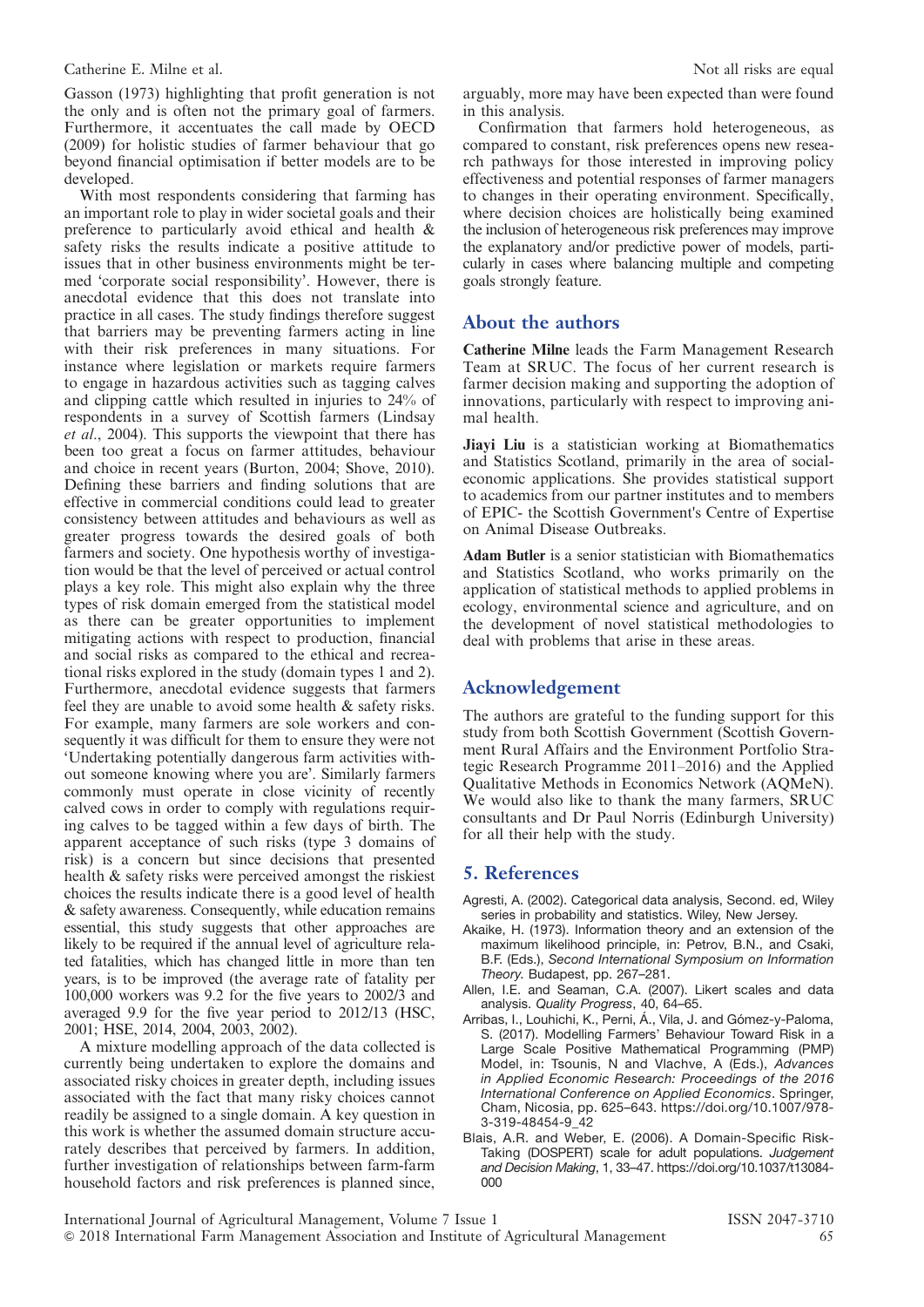- Burton, R.J.F. (2006). An alternative to farmer age as an indicator of life-cycle stage: The case for a farm family age index. Journal of Rural Studies, 22, 485–492. https://doi.org/ 10.1016/j.jrurstud.2006.02.005
- Burton, R.J.F. (2004). Reconceptualising the ''behavioural approach'' in agricultural studies: a socio-psychological perspective. Journal of Rural Studies, 20, 359–371.
- Christensen, R.H.B. (2015). Ordinal: Regression Models for Ordinal Data [R package ordinal version 2015.6-28]. URL https://cran.r-project.org/web/packages/ordinal/index. html (accessed 3.7.18).
- Edwards-Jones, G. (2006). Modelling farmer decision-making: concepts, progress and challenges. Animal Science, 82, 783–790. https://doi.org/10.1017/ASC2006112
- Gasson, R. (1973). Goals and values of farmers. Journal of Agricultural Economics, 24, 521–524. https://doi.org/10.1111/ j.1477-9552.1973.tb00952.x
- Hamilton-Webb, A., Manning, L., Naylor, R. and Conway, J. (2017). The relationship between risk experience and risk response: a study of farmers and climate change. Journal of Risk Research, 20, 1379–1393. https://doi.org/10.1080/ 13669877.2016.1153506
- Hansson, H. and Lagerkvist, C.J. (2012). Measuring farmers' preferences for risk: a domain-specific risk preference scale. Journal of Risk Research, 15, 737–753. https://doi.org/ 10.1080/13669877.2012.657217
- Hardaker, J.B. and Lien, G. (2010). Probabilities for decision analysis in agriculture and rural resource economics: The need for a paradigm change. Agricultural Systems, 103, 345–350.
- HSC. (2001). Health and safety statistics 2000/01. HMSO, Norwich.
- HSE. (2014). Health and safety in agriculture in Great Britain 2014.
- HSE. (2004). Health and safety statistics highlights 2003/4.
- HSE. (2003). Health and safety statistics highlights 2002/3.
- HSE. (2002). Basic guide to the Control of Substances Hazardous to Health (COSHH) Regulations.
- Jones, J.W., Antle, J.M., Basso, B., Boote, K.J., Conant, R.T., Foster, I., Godfray, H.C.J., Herrero, M., Howitt, R.E., Janssen, S., Keating, B.A., Munoz-Carpena, R., Porter, C.H., Rosenzweig, C. and Wheeler, T.R. (2017). Toward a new generation of agricultural system data, models, and knowledge products: State of agricultural systems science. Agricultural Systems, 155, 269–288. https://doi.org/10.1016/ J.AGSY.2016.09.021
- Lindsay, S., Selvaraj, S., Macdonald, J.W. and Godden, D.J. (2004). Injuries to Scottish farmers while tagging and clipping cattle: a cross-sectional survey. Occupational Medicine (Chic. Ill), 54, 86–91. https://doi.org/10.1093/occmed/kqh032
- Liu, Y., Langemeier, M.R., Small, I.M., Joseph, L. and Fry, W.E. (2017). Risk Management Strategies using Precision Agriculture Technology to Manage Potato Late Blight. Agronomy Journal, 109, 562. https://doi.org/10.2134/agronj2016.07. 0418
- Mase, A.S., Gramig, B.M. and Prokopy, L.S. (2017). Climate change beliefs, risk perceptions, and adaptation behavior among Midwestern U.S. crop farmers. Climate Risk Management, 15, 8–17. https://doi.org/10.1016/J.CRM.2016.11. 004
- McCullagh, P. (1980). Regression models for ordinal data. Jounal of the Royal Statistics Society B, 42, 109–142.
- Mosnier, C., Duclos, A., Agabriel, J. and Gac, A. (2017). Orfee: A bio-economic model to simulate integrated and intensive management of mixed crop-livestock farms and their greenhouse gas emissions. Agricultural Systems, 157, 202–215. https://doi.org/10.1016/J.AGSY.2017.07.005
- OECD. (2009). Managing Risk in Agriculture. A hollistic approach. OECD Publishing.
- Ohlmer, B., Olson, K. and Brehmer, B. (1998). Understanding farmers' decision making processes and improving managerial assistance. Agricultural Economics, 18, 273–290. https://doi.org/10.1016/S0169-5150(97)00052-2
- Paulson, N., Schnitkey, G. and Kelly, P. (2016). Evaluating the marginal risk management benefits of the supplemental coverage option. Agricultural Finance Review, 76, 411–424. https://doi.org/10.1108/AFR-03-2016-0022
- Rehman, T., Garforth, C., McKerney, K., Yates, C. and Rana, R. (2008). Farmers' behavioural inclinations and their influcence on the anticipated response to the reform of the Common Agricultural Policy in England. Journal of Farm Management 13, 1–29.
- Schwarz, G.E. (1978). Estimating the dimension of a model. Annuls of Statistics, 6, 461–464. https://doi.org/10.1214/aos/ 1176344136
- Scottish Parliament. (2011). Historic Environment (Amendment) (Scotland) Act 2011. Statute Law Database.
- Scottish Parliament. (2004). Nature Conservation (Scotland) Act 2004. Statute Law Database.
- Shove, E. (2010). Beyond the ABC: climate change policy and theories of social change. Environment and Planning, A 42, 1273–1285.
- Slovic, P. (1987). Perception of risk. Science, 80, 236, 280–285. https://doi.org/10.1126/science.3563507
- The Royal Society. (1992). Risk: analysis, perception and management. The Royal Society, London.
- Theuvsen, L. (2013). Risk and Risk management in Agriculture. Problems of World Agriculture, 28, 162–174.
- Tutz, G. and Hennevogl, W. (1996). Random effects in ordinal regression models. Computational Statistics and Data Analysis, 22, 537–557. https://doi.org/10.1016/0167-9473 (96)00004-7
- Tversky, A. and Kahneman, D. (1974). Judgment under Uncertainty: Heuristics and Biases. Science New Series, 185, 1124–1131.
- Weber, E.U., Blais, A.R. and Betz, N.E. (2002). A domainspecific risk-attitude scale: measuring risk perceptions and risk behaviors. Journal of Behavioral Decision Making, 15, 263–290.
- Webster, J.P.H. (2003). New times, new challenges for farm management. Farm Management, 11, 553-566.
- Wilson, P. (2011). Decomposing variation in dairy profitability: the impact of output, inputs, prices, labour and management. Journal of Agricultural Science, 149, 507–517. https:// doi.org/10.1017/S0021859610001176
- Wilson, P., Harper, N. and Darling, R. (2013). Explaining variation in farm and farm business performance in respect to farmer behavioural segmentation analysis: Implications for land use policies. Land Use Policy, 30, 147–156. https://doi.org/ 10.1016/J.LANDUSEPOL.2012.03.006